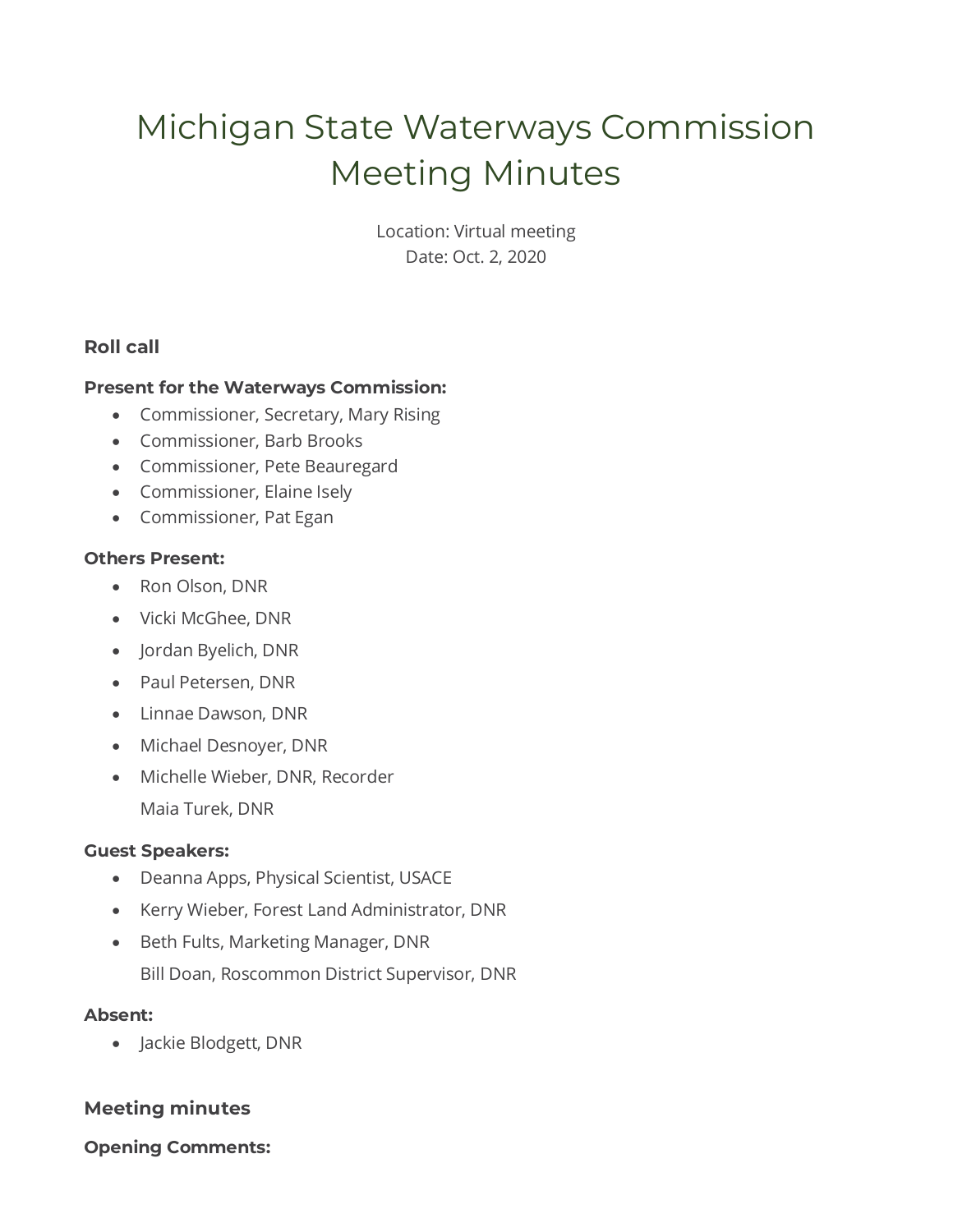- Secretary, Mary Rising called the meeting to order at 9:08 a.m., October 2, 2020. Due to the COVID-19 pandemic, this meeting was held virtually.
- The meeting began with reciting the Pledge of Allegiance.

#### **Public Appearance:**

• Due to the virtual meeting, if there were members of the public dialed in, they did so anonymously.

#### **Action Items:**

• MOTION: Secretary Mary Rising asked for a motion for approval of the minutes from the August 26, 2020 Michigan State Waterways Commission meeting. The motion was put into place by Commissioner Elaine Isely and was seconded by Commissioner Pat Egan. Motion carried unanimously, 4-0.

#### **Committee Reports:**

Marketing

• Maia Turek provided updates for the Marketing Subcommittee. Pure Michigan funding was restored on October 1, 2020. There is a new DNR website in the works. The Photo Ambassador program will choose next year's ambassadors soon, where the program's photos are featured on Instagram. There will be surveys available next year for day-use sites. Winter recreation including winter paddling has been a topic of discussion. Reminders for securing seasonal boat slips and boating registration renewals for next season were brought up.

# **Guest Speakers**

- Deanna Apps, Physical Scientist with the United States Army Corps of Engineers, provided a detailed presentation regarding high-water levels. Key points include water level fluctuations are primarily driven by weather and hydrologic conditions, water levels in 2020 have continued to be near or above record-high levels, except Lake Ontario. Regulations of outflows (St. Mary's and St. Lawrence" cannot prevent extreme high or low water levels, nor fully control water levels, and impacts of high water are expected to be felt throughout 2020, especially as active fall storms move across the region.
- Lake Superior is forecast to be 6-8 inches below record high levels over the next 6 months. Lakes Michigan & Huron - September 2020 level was 3 inches above the September 2019 level. Forecast to be 7-10 inches below record-high levels through December and remain 8- 9 inches below provisional 2020 record-high levels January-March. Lake Erie is in a period of seasonal decline. September 2020 level was 2 inches below September 2019 record-high levels. Forecast to be 9-13 inches below record-high levels through January and remain 11- 13 inches below provisional 2020 record-high levels in February and March. Lake Ontario's September 2020 level was 15 inches below September 2019 level, and forecast to be 15-21 inches below record-high levels, but 3-11 inches above average over the next 6 months.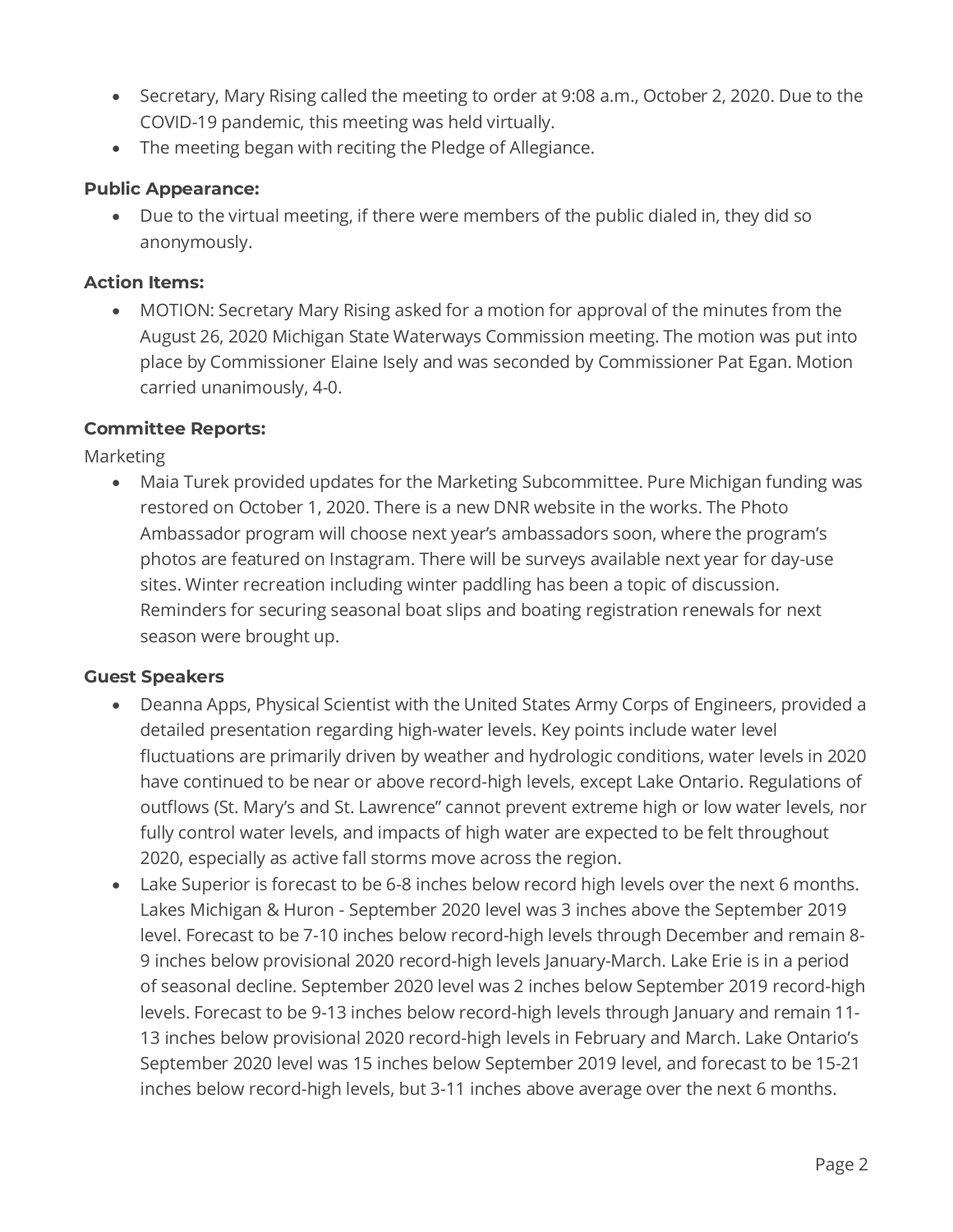Lake St. Clair's September 2020 level was 1 inch above September 2019 record-high level, is forecast to be about 8-9 inches below record-high levels over the next 6 months.

- Kerry Wieber, Forest Land Administrator, Forest Resources Division, DNR, provided the public land strategy update to the Commission. The public land strategy is required under PA 240 of 2012 and requires the DNR to submit an updated public land strategy to the Legislature for review/approval by July 2021, as the current land strategy expires in 2021. The land strategy update is shared with advisory groups and commissions within the DNR. Part of the update process is assessing all components of 2013 strategy for effectiveness, evaluating specific goals, strategies and measurable objectives to determine which to keep, modify, or remove and why, and lastly, forms the foundation for developing the updated strategy for 2021.
- Bill Doan, Roscommon District Manager spoke of his district's challenges brought on by the unprecedented COVID-19 pandemic as well as natural disasters such as the dam failures experienced in May around Midland county. Specific areas affected were boating access sites (BAS) ranging from Higgins Lake, Grindstone City, and Wixom Lake. Stopping aquatic invasive species is still a goal of the DNR. Recently, "Stop invasive species; clean, drain, dry" has been stenciled in BAS lots to help remind boaters of what they can do to help stop the spread.

# **General Updates**

• Ron Olson mentioned the FY21 budget has been signed by the Governor. The budget initially submitted last year will be funded. There is a task force in place to continue educational programs for aquatic invasive species (AIS). Harbor slip night reservation are up over 16% compared to this time last year. The state saw an acceleration in boating July-September, a very robust activity.

# **Financial Updates**

• Financial information updates were provided to the Commissioners in the meeting packet. Michael Desnoyer provided further details regarding FY20 projections. Regarding the state waterways fund: gas tax revenue previous projection was \$19.4 million, current projection is \$17 million, a reduction just over \$2 million. Boat registrations saw a reduction of \$550,000 from the previous projection. Marine fuel sales saw a reduction of about \$250,000. The overall original revenue projection of \$29.8 million has been corrected to show a current projection at \$25.5 million. The overall expenditures showed an original projection of \$31.2 million, and a new projection of \$28 million, resulting in \$3.1 million in savings.

# **Operations Updates**

• Linnae Dawson updated the Commission of operational items. Regarding fuel comparison, gas sales are up, and diesel sales are down. COVID-19 and Canadian border closures impacted fuel sales in select areas. Detailing June-August boating nights, there was a